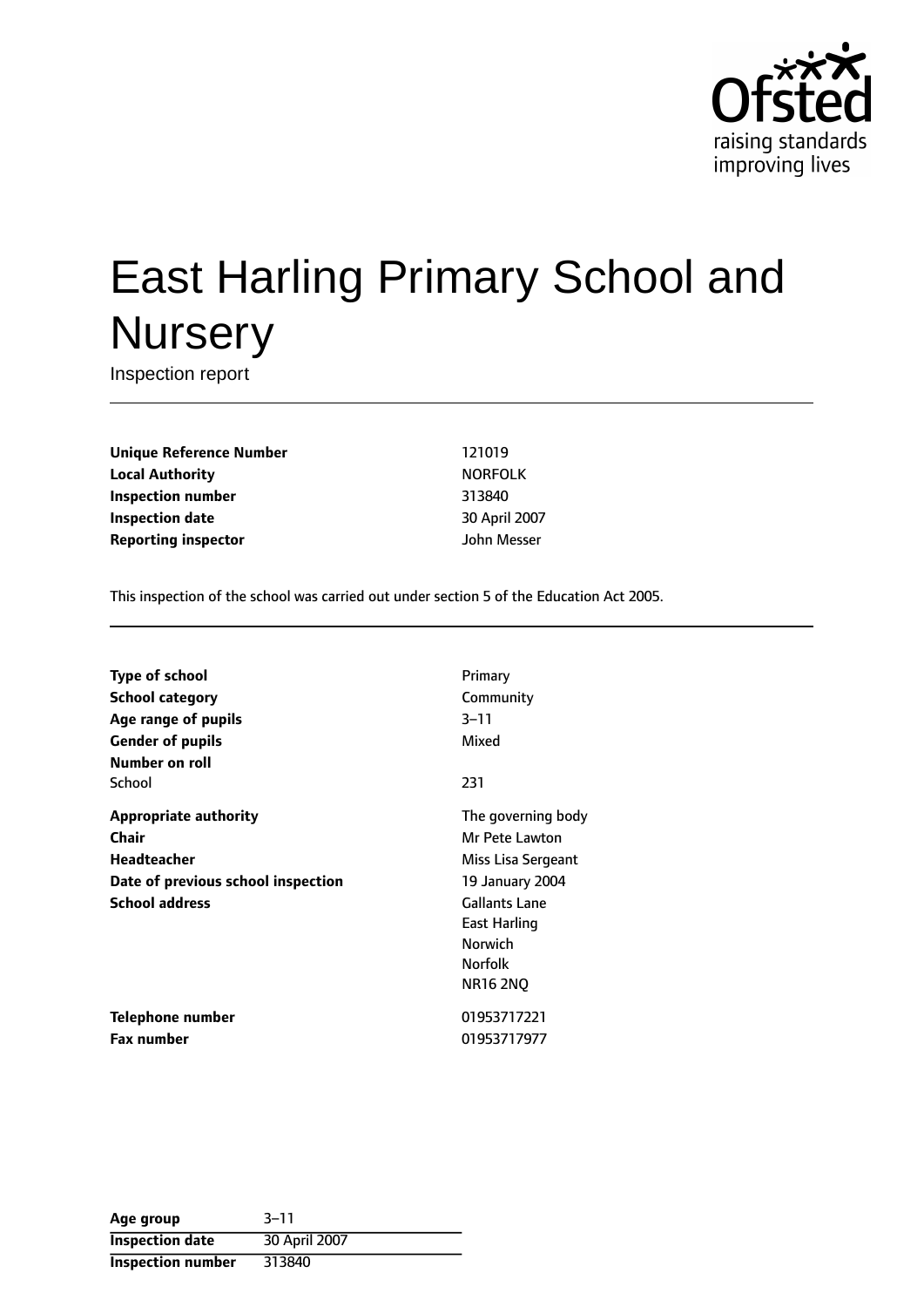.

© Crown copyright 2007

#### Website: www.ofsted.gov.uk

This document may be reproduced in whole or in part for non-commercial educational purposes, provided that the information quoted is reproduced without adaptation and the source and date of publication are stated.

Further copies of this report are obtainable from the school. Under the Education Act 2005, the school must provide a copy of this report free of charge to certain categories of people. A charge not exceeding the full cost of reproduction may be made for any other copies supplied.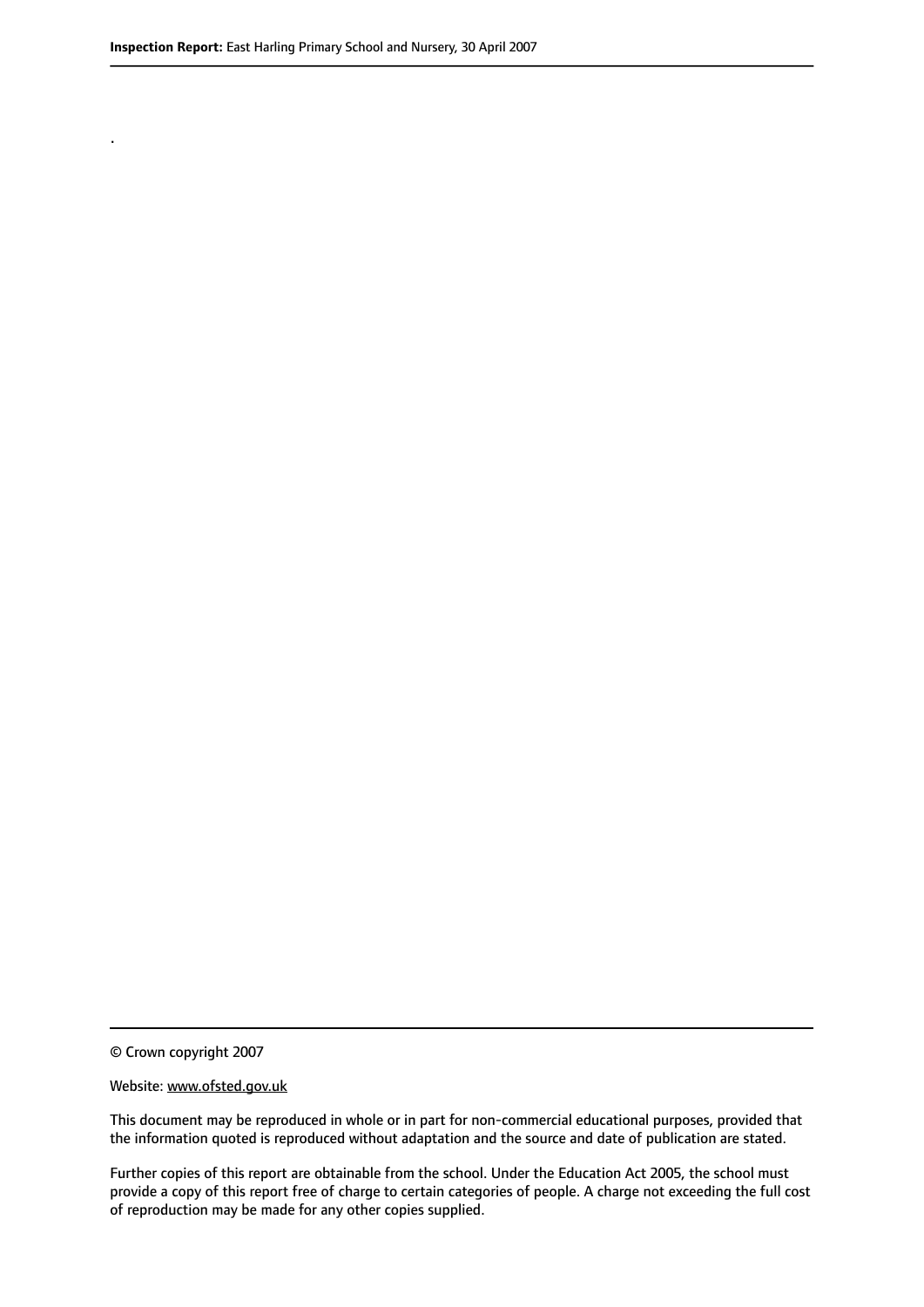# **Introduction**

The inspection was carried out by an Additional Inspector over one day.

## **Description of the school**

This is an average sized village primary school. The proportion of pupils entitled to free school meals is below average. The proportion of pupils who have statements for their needs is high. The proportion of pupils with learning difficulties or disabilities is average. Most pupils are from White British backgrounds. A few are from minority ethnic families. A small number speak languages other than English. Attainment on entry to the school is slightly below average and a significant number of children have poorly developed communication, language and literacy skills. An acting headteacher is in charge of the school whilst it awaits the arrival of a newly appointed headteacher.

### **Key for inspection grades**

| Grade 1 | Outstanding  |
|---------|--------------|
| Grade 2 | Good         |
| Grade 3 | Satisfactory |
| Grade 4 | Inadequate   |
|         |              |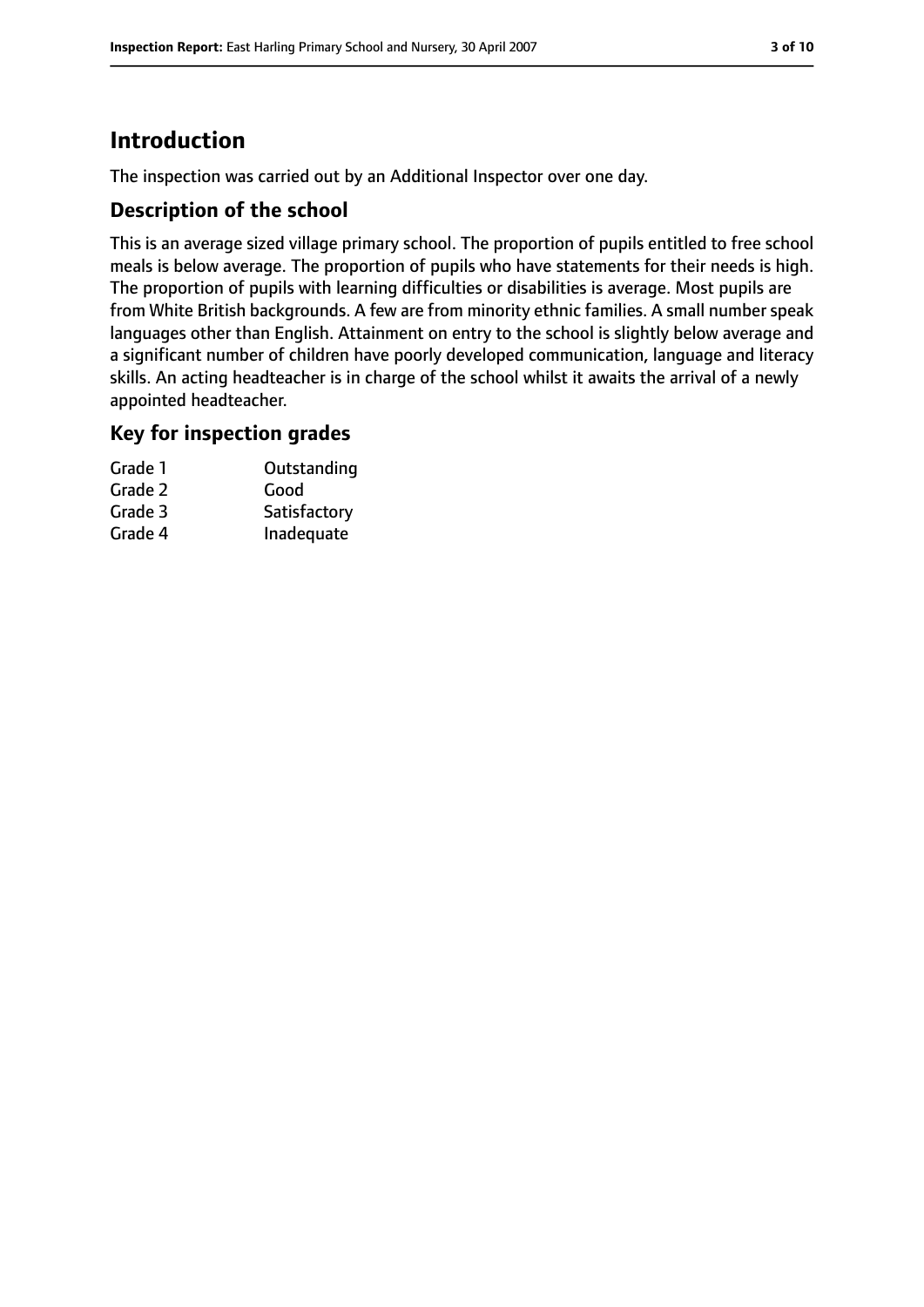# **Overall effectiveness of the school**

#### **Grade: 2**

This is a good school. It has many strengths and some outstanding features. Personal development is outstanding and pupils' behaviour is excellent. Pupils are self-assured and develop into confident learners. This stands them in good stead for the future. Care, support and guidance are outstanding. Pupils say that they feel safe and secure in school. They have an excellent understanding of how to eat sensibly, stay healthy and keep fit. They have clear targets for improvement and know what they must do to reach the next stages in their learning. Pupils enjoy school because relationships with staff are excellent and pupils say that teachers have a good sense of humour and are never 'down'. Attendance is good.

Teaching is good, and some is outstanding. Lessons are stimulating and motivate pupils well. All groups of pupils make good progress. Standards by Year 6 are above average in English, mathematics and science. Children settle happily in the Nursery, where the quality of provision is good. They achieve well in the Foundation Stage and by the end of the reception year, most attain all the early learning goals. Staff frequently measure pupils' performance and gather a great deal of data about pupils' attainment. The schoolsets ambitioustargetsfor its performance in English and mathematics. However, current systems to set the amount of progress that pupils are expected to make each year in reading, writing and mathematics, and the arrangements to monitor pupils' achievement against such expectations, lack clarity. Consequently, subject leaders cannot determine whether progress exceeds or falls short of the amount they were aiming to achieve, nor can they identify precisely which groups need extra support.

The curriculum is good. It is relevant to pupils' needs and is supplemented by a good range of extra activities. Good work was seen in history, art and design, sport and singing. The school makes an excellent contribution to community cohesion by, for example, asking local residents to talk to the children about their work and the history of the village. Parents are delighted with the education provided for their children. The school council is highly effective and has assisted governors in the selection of a new headteacher. The governing body is very supportive but has been preoccupied with appointing a new headteacher and has not monitored standards sufficiently in order to determine whether they are high enough. The acting headteacher provides good leadership. She works closely with school governors to ensure that standards are maintained at a high level whilst the school awaits the arrival of the new headteacher. Finances are managed well and the school provides good value for money. The school's self-evaluation is largely accurate but in some respects its judgements about its performance are over exaggerated. Nevertheless, it has a good capacity to improve further.

## **What the school should do to improve further**

- Develop a system that sets out the amount of progress that pupils are expected to make in English and mathematics and measure their progress against such expectations in order to quickly identify any groups who are not doing as well as they should.
- Develop systems to enable the governing body to monitor the school's performance more systematically.

# **Achievement and standards**

### **Grade: 2**

Pupils, including those with learning difficulties and disabilities and those who do not speak English as their first language, achieve well. This is largely because they thoroughly enjoy school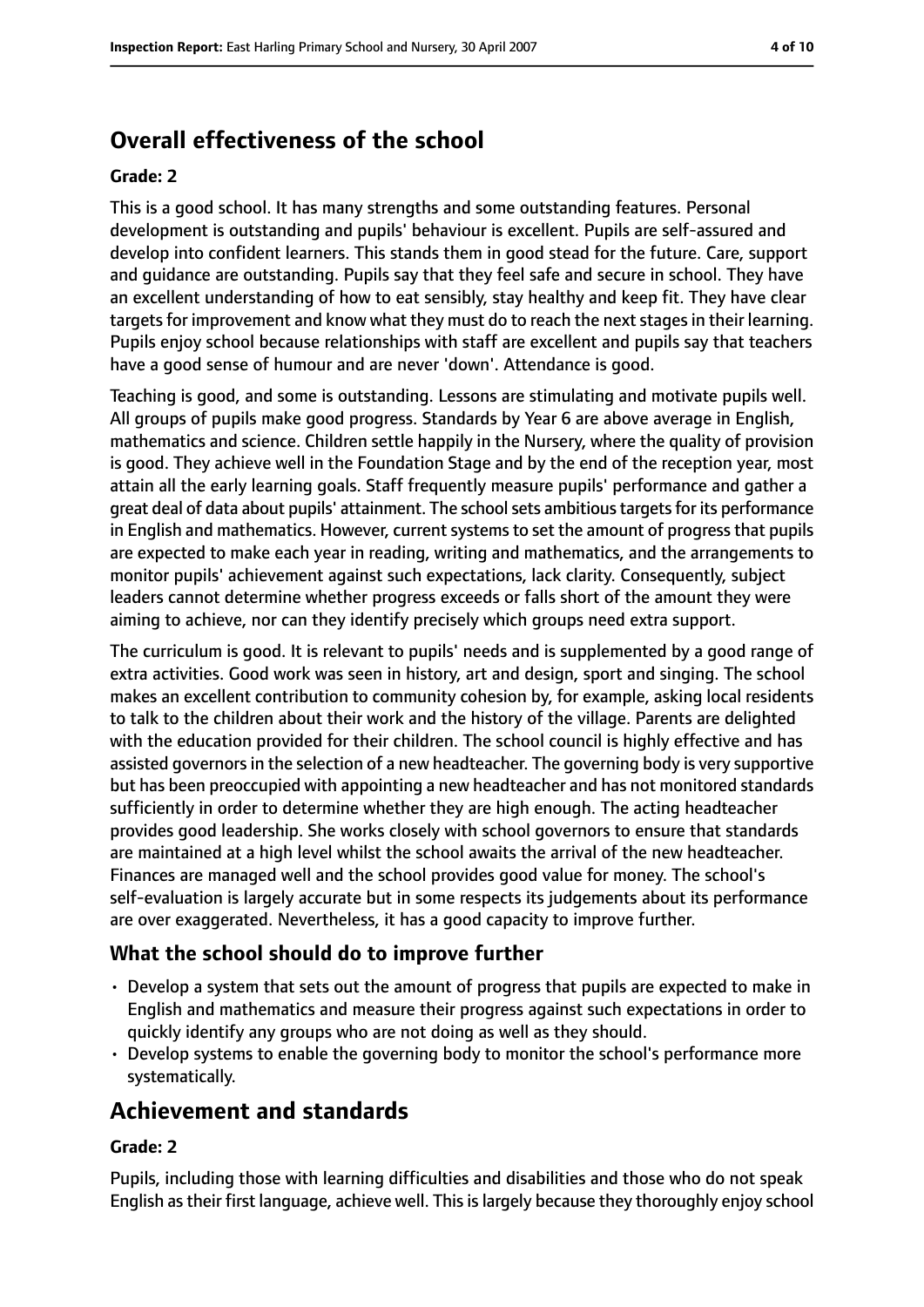and because teachers make learning interesting. Pupils work hard. By Year 2, and again by Year 6, standards are currently above average in English, mathematics and science. In the national assessments for pupils in Year 2 in 2006, results were above average in reading, writing and mathematics. In the national tests for pupils in Year 6 in 2006, the school's results were broadly average in English and mathematics and above average in science. This group of Year 6 pupils did well to attain average standards as there was a higher than average proportion of pupils with learning difficulties or disabilities in the group. Test results are consistently above average in science and in some years they are exceptionally high. This is mainly because many of the teachers particularly enjoy science and the opportunities it provides for experimentation and investigation. Pupils quickly learn to share this enthusiasm and this promotes effective learning. Pupils are developing a good range of skills in information and communication technology (ICT).

# **Personal development and well-being**

#### **Grade: 1**

Relationships between staff and pupils are warm and friendly. Pupils are encouraged to voice their opinions and share their views. This helps them to develop self-confidence. Pupils are bursting with enthusiasm and curiosity. Teachers foster pupils' interest well by planning stimulating lessons and exciting projects. Pupils' spiritual, moral, social and cultural development is good. They are courteous, and converse readily with visitors. Pupils are sensitive to the needs of others and willingly support charities. They sing enthusiastically and the songs they particularly like encourage them to reflect on themes such as injustice and suffering. Other favourite songs promote a good understanding of how to stay fit and celebrate the differences between people. Pupils develop a wide range of key skills that prepare them well for transfer to secondary school and for later life.

# **Quality of provision**

## **Teaching and learning**

#### **Grade: 2**

Teachers and support staff work closely together as a team and help all groups of pupils to make good progress. They are particularly good at motivating pupils to achieve well and attain high standards. Teachers have high expectations of pupils' performance whilst pupilsthemselves work hard to reach the higher standards. Some Year 6 pupils said, 'We have reached Level 4 but we are all striving to get to Level 5.' The school has begun to link subjects together well to add interest. The Reception, Year 1 and Year 2 classes are engaged in a wide ranging project called, 'How Does Your Garden Grow?' They have written letters to local nurseries to ask for help and advice about growing plants, constructed a raised vegetable plot, measured the growth of plants and conducted experiments to determine what conditions are needed to promote healthy growth. They knew that their vegetables would be better than many purchased in the shops because no chemicals would be used. In many lessons, the interactive white boards are used effectively to bring learning alive. In Year 5, a video clip about hunting provided good stimulus for persuasive writing. A skilled team of teaching assistants makes a valuable contribution to the quality of teaching and learning. Pupils with learning difficulties or disabilities receive good support and make good progress. The school identifies pupils who are gifted and talented and has begun to devise a programme to meet their particular learning needs.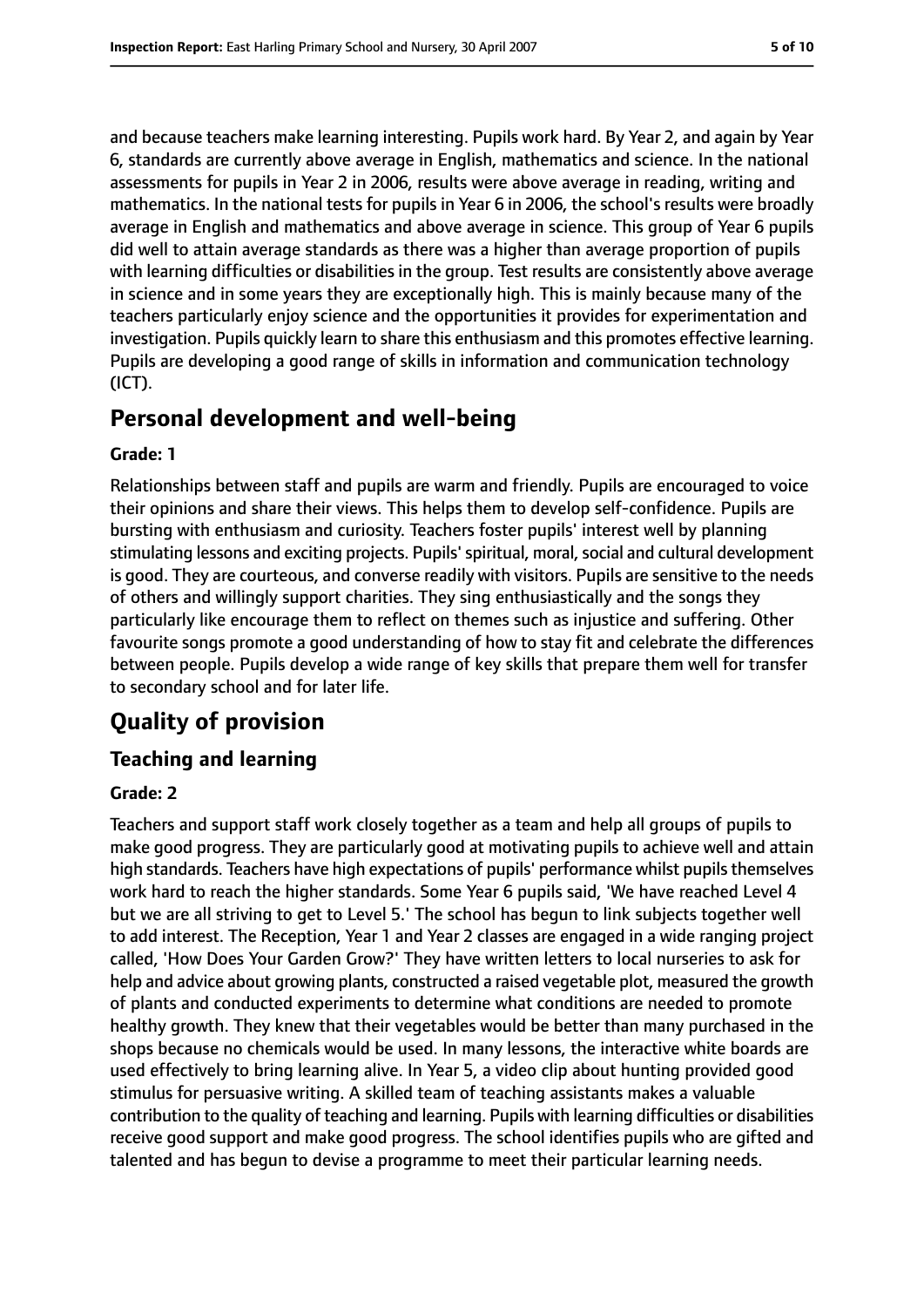## **Curriculum and other activities**

#### **Grade: 2**

There is an appropriate emphasis on teaching English, mathematics, science and ICT. Creative and performing arts and the humanities are well represented, together with personal, social and health education and sport, with the result that pupils receive a well-rounded education. The curriculum is enriched by many opportunities to visit places of interest, including a popular residential visit to the Lake District. Interesting visitors, such as a Franciscan Friar, help pupils to develop an understanding of different customs and faiths. The school has made a good start, particularly in the classes for the younger pupils, at linking subjects together to form interesting topics.

## **Care, guidance and support**

#### **Grade: 1**

This is an especially strong feature of the school that supports learning particularly well. Great emphasis is placed on ensuring the safety of pupils. Child protection procedures are in place and are understood by all staff. Pupils say they feel secure in the school. They receive clear guidance about how to stay safe and lead healthy lifestyles. They feel well supported by all school staff and would have no hesitation about sharing problems or concerns with their teachers. They are given good guidance about how to improve their work and how to reach the next stages in their learning. They understand their curricular targets that are prominently displayed in each classroom. This helps them to make good progress.

# **Leadership and management**

#### **Grade: 2**

The acting headteacher is greatly respected and provides good leadership during the inter-regnum. A productive climate for learning has been established. All staff strive together to do their very best for every child. The school is fully inclusive and welcomes pupils with a wide range of learning difficulties or disabilities. The leadership and management of the school do much to forge close links with the community. Leadership facilitates an excellent contribution by pupils to community cohesion, such as providing packs of produce to be distributed by the church at harvest time, energy conservation, recycling initiatives and litter awareness. The school is a happy place. The leadership of the school ensures that teachers and support staff enjoy their work as much as the pupils enjoy learning. There is no complacency and leadership supports staff in constantly seeking ways to improve provision further. The good leadership of the school has ensured that staff are receptive to new ideas and all are looking forward to a new chapter in the school's history when the new headteacher joins the school next term. The school's own evaluation of its performance is mostly accurate but it has not considered cause and effect sufficiently. For example, the evaluation of teaching quality is not linked closely enough to its impact on pupils' progress because systems for the monitoring of progress to school targets lack clarity. Governors work hard on behalf of the school. Many are new and have not yet fully developed their roles in gaining a complete picture of the school's strengths and weaknesses and in monitoring the school's performance.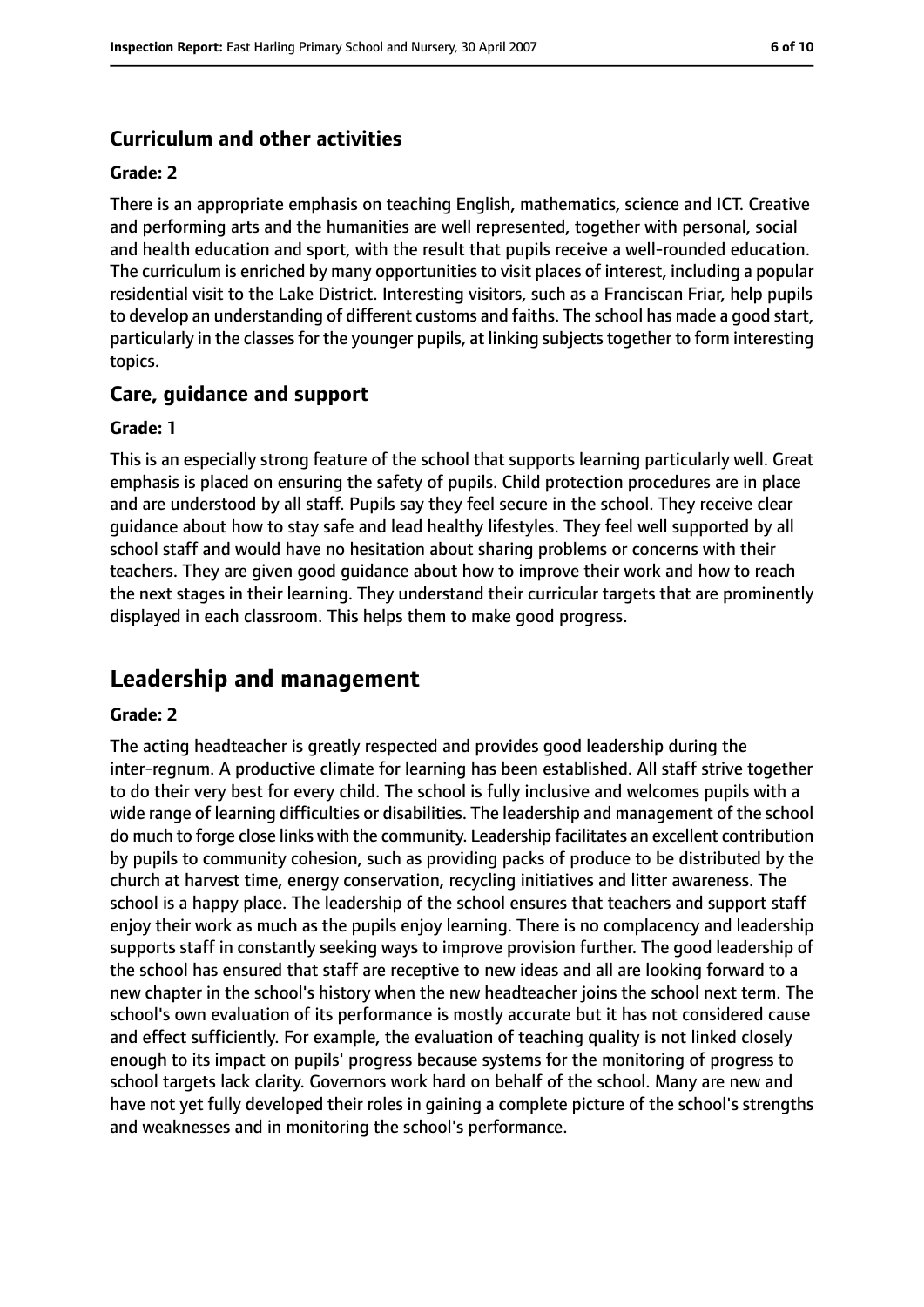**Any complaints about the inspection or the report should be made following the procedures set out in the guidance 'Complaints about school inspection', which is available from Ofsted's website: www.ofsted.gov.uk.**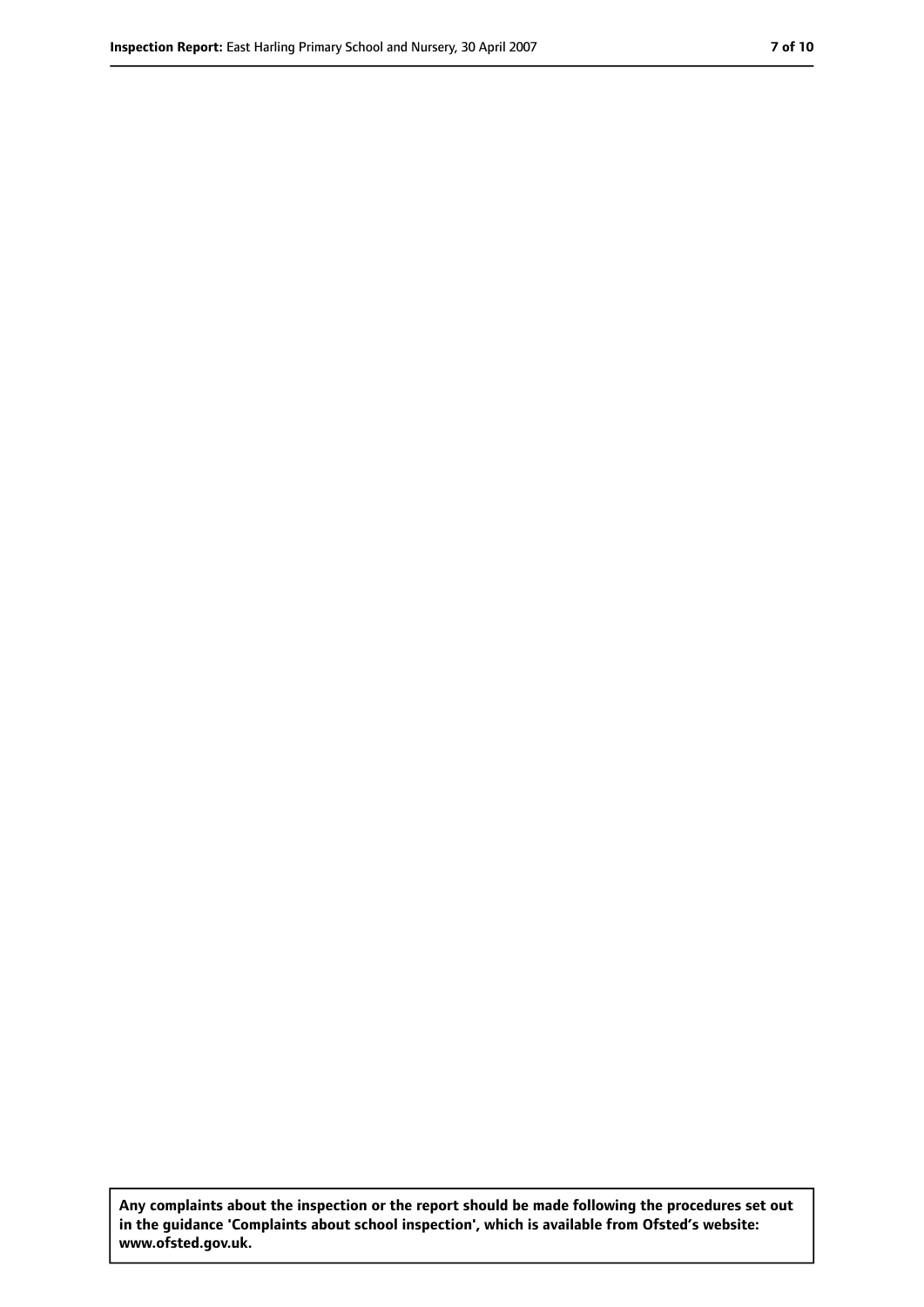#### **Annex A**

# **Inspection judgements**

| Key to judgements: grade 1 is outstanding, grade 2 good, grade 3 satisfactory, and grade 4 | <b>School</b>  |
|--------------------------------------------------------------------------------------------|----------------|
| inadequate                                                                                 | <b>Overall</b> |

# **Overall effectiveness**

| How effective, efficient and inclusive is the provision of education, integrated<br>care and any extended services in meeting the needs of learners? |     |
|------------------------------------------------------------------------------------------------------------------------------------------------------|-----|
| How well does the school work in partnership with others to promote learners'<br>well-being?                                                         |     |
| The quality and standards in the Foundation Stage                                                                                                    |     |
| The effectiveness of the school's self-evaluation                                                                                                    |     |
| The capacity to make any necessary improvements                                                                                                      |     |
| Effective steps have been taken to promote improvement since the last<br>inspection                                                                  | Yes |

## **Achievement and standards**

| How well do learners achieve?                                                                               |  |
|-------------------------------------------------------------------------------------------------------------|--|
| The standards <sup>1</sup> reached by learners                                                              |  |
| How well learners make progress, taking account of any significant variations between<br>groups of learners |  |
| How well learners with learning difficulties and disabilities make progress                                 |  |

## **Personal development and well-being**

| How good is the overall personal development and well-being of the<br>learners?                                  |  |
|------------------------------------------------------------------------------------------------------------------|--|
| The extent of learners' spiritual, moral, social and cultural development                                        |  |
| The behaviour of learners                                                                                        |  |
| The attendance of learners                                                                                       |  |
| How well learners enjoy their education                                                                          |  |
| The extent to which learners adopt safe practices                                                                |  |
| The extent to which learners adopt healthy lifestyles                                                            |  |
| The extent to which learners make a positive contribution to the community                                       |  |
| How well learners develop workplace and other skills that will contribute to<br>their future economic well-being |  |

## **The quality of provision**

| How effective are teaching and learning in meeting the full range of the<br>learners' needs?          |  |
|-------------------------------------------------------------------------------------------------------|--|
| How well do the curriculum and other activities meet the range of needs<br>and interests of learners? |  |
| How well are learners cared for, quided and supported?                                                |  |

 $^1$  Grade 1 - Exceptionally and consistently high; Grade 2 - Generally above average with none significantly below average; Grade 3 - Broadly average to below average; Grade 4 - Exceptionally low.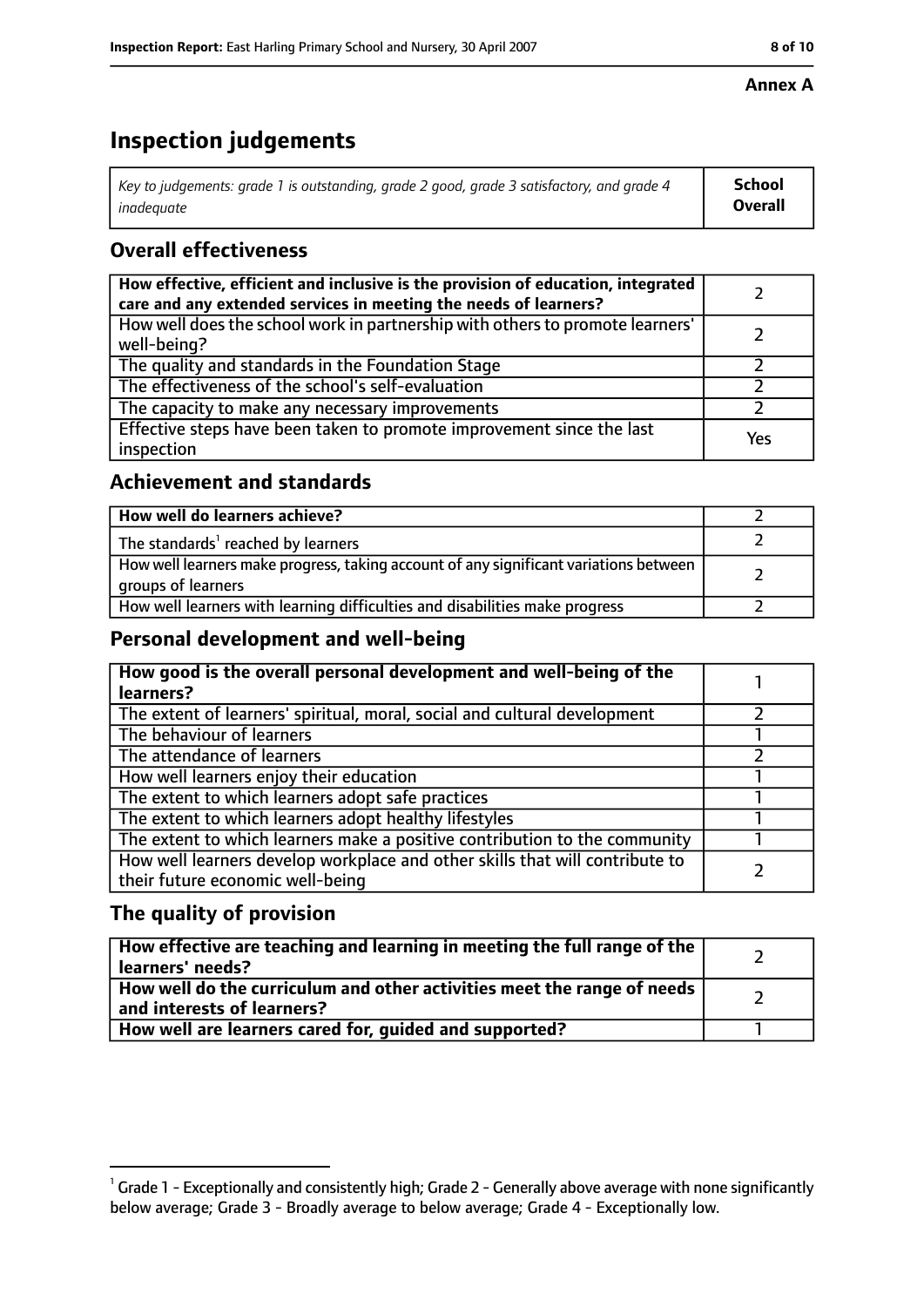#### **Annex A**

# **Leadership and management**

| How effective are leadership and management in raising achievement<br>and supporting all learners?                                              |     |
|-------------------------------------------------------------------------------------------------------------------------------------------------|-----|
| How effectively leaders and managers at all levels set clear direction leading<br>to improvement and promote high quality of care and education |     |
| How effectively performance is monitored, evaluated and improved to meet<br>challenging targets                                                 |     |
| How well equality of opportunity is promoted and discrimination tackled so<br>that all learners achieve as well as they can                     |     |
| How effectively and efficiently resources, including staff, are deployed to<br>achieve value for money                                          | 2   |
| The extent to which governors and other supervisory boards discharge their<br>responsibilities                                                  | 3   |
| Do procedures for safequarding learners meet current government<br>requirements?                                                                | Yes |
| Does this school require special measures?                                                                                                      | No  |
| Does this school require a notice to improve?                                                                                                   | No  |